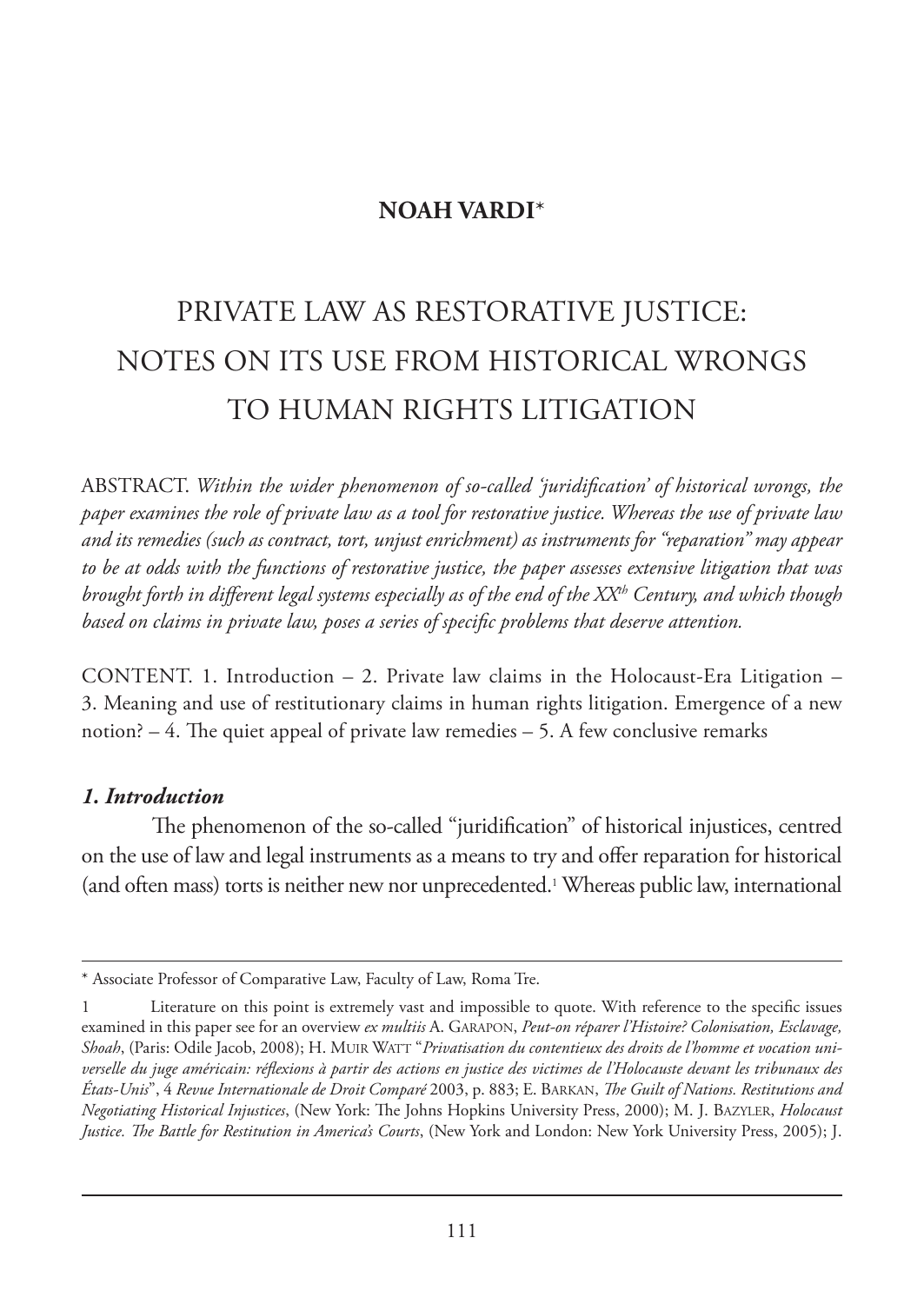law and criminal law have traditionally been the elective instruments for the prosecution of these violations of human rights, the growth of private law as a tool to offer reparations is somewhat more recent. The latter has developed around the notion of "historical wrongs" as private law infringements, giving rise to extensive litigation in several legal systems, beginning especially in the United States in the last decade of the XX<sup>th</sup> century.<sup>2</sup>

The very idea of reverting to private law as an instrument for "reparation" (and as an independent cause of action, disjointed from criminal procedures) may appear to be at odds with the functions of restorative justice, given the reconciliatory and reparative nature of the latter and the adversary nature of the former;<sup>3</sup> the practical experience of the litigation that will be briefly discussed here however seems to indicate that

2 The United States' vocation, typical of the tradition of adversarial legalism, of attracting litigation based on torts of various nature often committed outside the American territory within its *fora*, was long anchored on the provisions of the Alien Tort Claims Act and on the acceptance of an extraterritorial jurisdiction within US courts for violations of international *ius cogens.* This tendency suffered however an abrupt stop after the *revirement* brought by the US Supreme Court in 2013 with the *Kiobel v. Royal Dutch Petroleum Co.* decision (133 S. Ct. 1659, 2013). The Alien Tort Claims Act (28 U.S.C. § 1350), was originally promulgated as part of the Judiciary Act of 1789, and it provides that the district courts shall have original jurisdiction of any civil action by an alien for a tort only, committed in violation of the law of nations or a treaty of the United States. The role of the Alien Tort Claims Act in human rights litigation became relevant after the *Filartiga v. Pena-Irala* case (630 F2d 876 (2d Cir. 1980)) which recognized torture practiced by a foreign state as a tort committed in violation of international law. The practice of the lower Federal courts of recognizing US jurisdiction for a wide panoply of cases (suffice it to recall not only the socalled Holocaust Litigation on which this paper further dwells, but also war prisoners litigation, Japanese forced labor litigation, Armenian genocide litigation, American slavery litigation, and a wide array of cases for violation of human rights, labour rights, child labour) was never explicitly affirmed by the Supreme Court until the Kiobel case, in which reverting the interpretation of the lower courts, the Supreme Court denied that the Alien Tort Act confers jurisdiction for violations of the law of nations occurring within the territory of a sovereign other than the United States (presumption against extraterritorial application of US law). A previous attempt to circumvent the reach of the Alien Tort Statute had already been made by the Court in *Sosa v. Alvarez-Machain* (542 US 692 (2004)).

THOMPSON, *Taking Responsibility for the Past*. *Reparation and Historical Injustice*, (Cambridge: Polity Press, 2002); J. WALDRON, *Redressing Historic Injustice*, 52 *U. Toronto L. J.* (*University of Toronto Law* Journal*)* 2002, p. 135; G. RESTA, V. ZENO-ZENCOVICH (Eds.), *Riparare Risarcire Ricordare. Un dialogo tra storici e giuristi*, (Napoli: Editoriale Scientifica, 2012) and Id., *La storia «giuridificata»*, *ibidem*, p. 11.

<sup>3</sup> For an outline of the terms of the discussion, see G. RESTA, *Le ferite della storia e il diritto privato riparatore* in G. CONTE, A. FUSARO, A. SOMMA, V. ZENO-ZENCOVICH, *Dialoghi con Guido Alpa. Un volume offerto in occasione del suo LXXI compleanno*, (Roma: Roma TrE-Press, 2018), p. 417. On the implications of the different instruments of reparation including "compensation" (for both material and non-material injuries) see G. MANNOZZI, G. A. LODI-GIANI, *La giustizia riparativa. Formanti, parole, metodi*, (Torino: Giappichelli 2017), at 37-39 and pp. 222-228; A. GARAPON*, Peut-on réparer l'Histoire?*, at 153 *et seq*.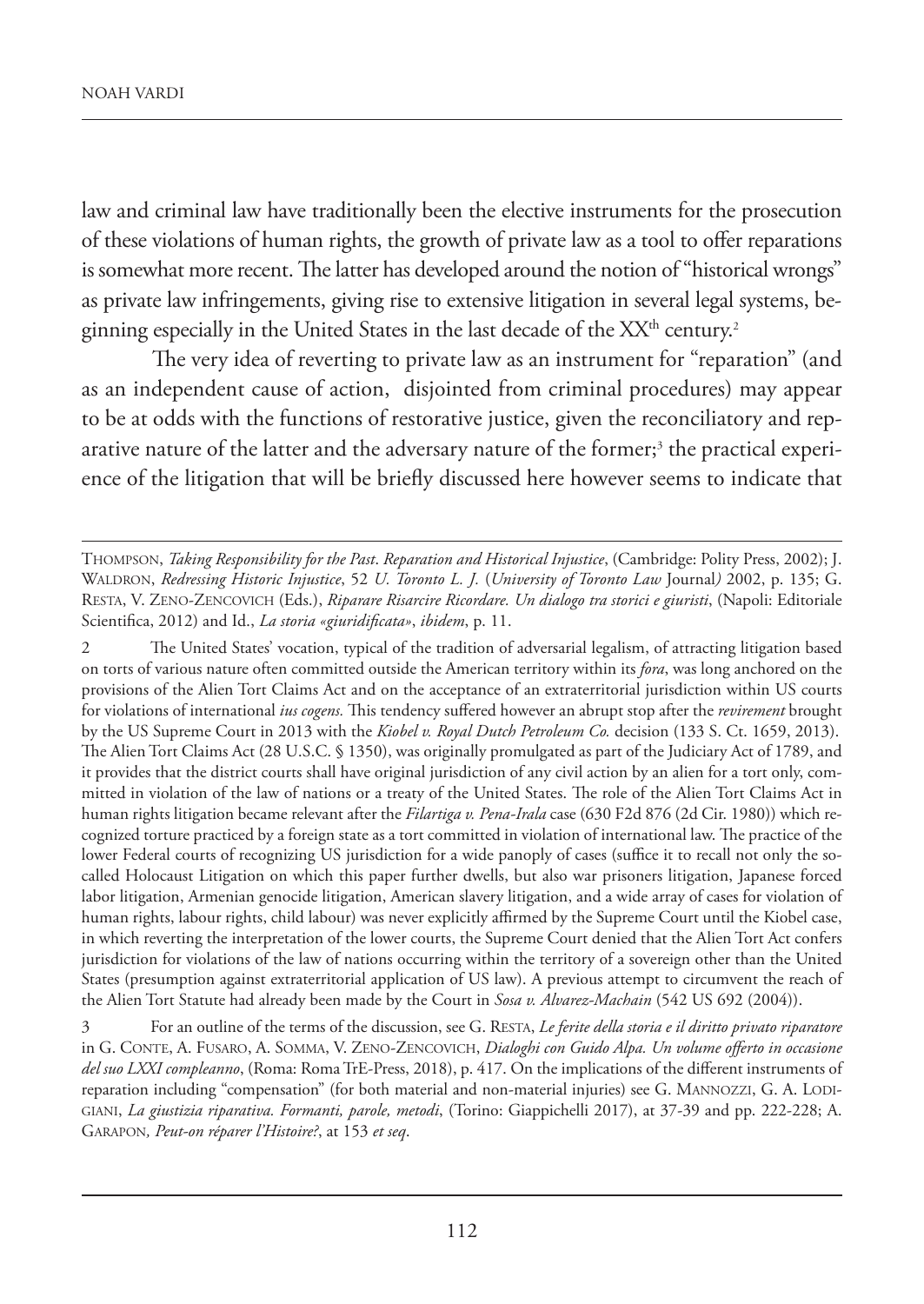private law remedies – tort but not only – have the potential of pursuing restorative justice. It should be kept in mind however, that when these legal devices are invoked as instruments for the pursuit of reparations, very often their discipline is somewhat adjusted so as to overcome procedural difficulties.

Indeed, whereas victims of historical wrongs (often as a class) dispose of a wide array of legal instruments through which to try and pursue "historical justice," including instruments which aim at ascertaining "historical truth",4 and whereas these instruments often cross interdisciplinary borders between different areas of the law, the use of private law remedies in both historical and "human rights" litigation, poses a series of specific problems on which this paper would like to focus.

One of the most illustrative cases at point is the so-called "Holocaust-Era Litigation," whose importance is due notably to its antecedence in time and scale. This litigation refers to those civil actions brought forth starting from the end of the 1990's mainly in US courts under the form of class actions (*ex* Rule 23 of the Federal Rules of Civil Procedure) by American and foreign plaintiffs who were survivors of the Holocaust. Claims against both American and foreign defendants requested compensation for torts, breach of contract and unjust enrichment deriving from events which took place during the Second World War and are related to the Holocaust.

This civil litigation later served as a model for other cases of violation of human rights including *inter alia* other World War cases (Japanese-American claims, other insurance cases), colonial and post-colonial claims, American-slavery reparations, and corporate liability cases for aiding and abetting in the commission of human rights violations. Whether this may be considered a practicable model however remains an open issue. It should be noted indeed that all of the Holocaust-Era cases were settled out of court with strong political interventions, entailing questions on whether the model could be successfully proposed again. This proved to be especially problematic after the *revirement* of the US Supreme Court in 2013 regarding the interpretation of the Alien Tort Claims Act, which had served thus far as the basis for jurisdiction in

<sup>4</sup> See S. RODOTÀ, *Il diritto alla verità*, in G. RESTA, V. ZENO-ZENCOVICH (Eds.), *Riparare Risarcire Ricordare. Un dialogo tra storici e giuristi*, at 497.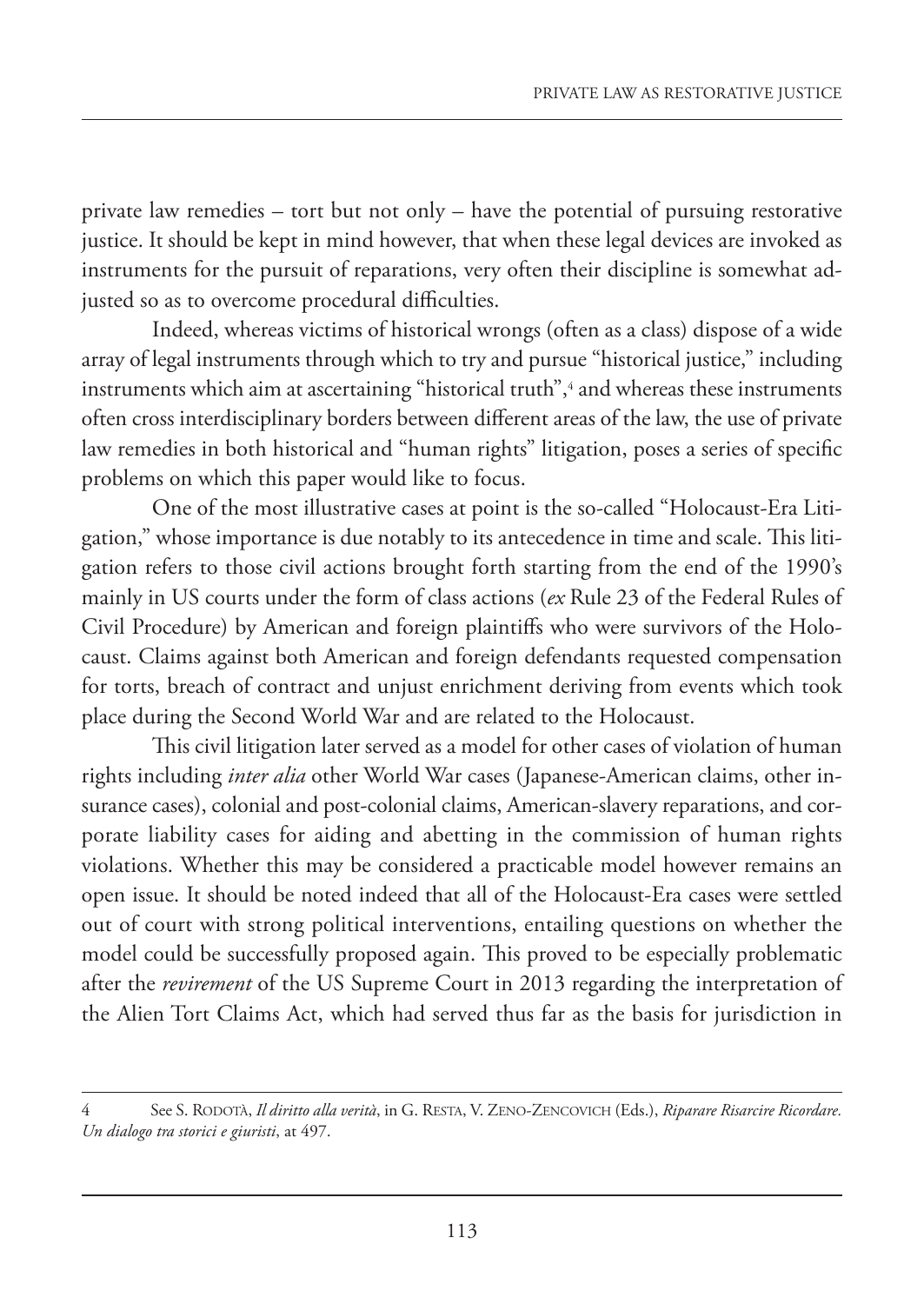American Courts.<sup>s</sup> In the aftermath of the *Kiobel v. Royal Dutch Petroleum Co*.6 decision, pending litigation in other areas of human rights litigation was dismissed for want of jurisdiction.<sup>7</sup>

The common feature of these cases is that the civil claims based on either alleged tort, breach of contract and/or unjust enrichment also constitute a violation of human rights to the detriment of the plaintiffs, and thus offer an interesting intersection of at least three different branches of law (other than private law which becomes central for the correct assessment of the claims only once justiciability issues are solved).

International human rights law, while not necessarily ensuring the enforceability or guaranteeing a cause of action in foreign courts, provides however the substantive rule of law for certain claims.8 Private international law is central for the determination of jurisdiction issues where private law claims are involved (such as the contractual or

<sup>5</sup> See *supra* note n. 2.

<sup>6</sup> 133 S. Ct. 1659, 2013.

<sup>7</sup> See for example *In Re South African Apartheid Litigation*, 56 F. Supp. 3d 331 (S.D.N.Y. 2014); *Balintulo v. Daimler AG,* 727 F.3d 174 (US Court of Appeals, 2d Cir., 2013). Interestingly, some scholars have highlighted that it will be precisely the reference to tort law (both national and foreign) that will allow, notwithstanding the impracticability of the Alien Tort Act, to continue this course of litigation for human right violations, given that every human right violation is also an intentional tort under private law. See R. P. ALFORD, "The Future of Human Rights Litigation After Kiobel", in 89 *Notre Dame Law Review* 2013-2014, 1749.

<sup>8</sup> In one of the first – unsuccessful – Holocaust Litigation cases, *Handel v. Artukovic* (601 F. Supp. 1421 (1985) the Federal District Court of California explained that the international law claims of the plantiffs must arise under the laws of the United States for jurisdiction to exist (thus excluding that plaintiffs may infer a cause of action from the law of nations) and the while international law may provide the substantive rule of law in a given situation, the enforcement of international law is left to individual nation states, unless the claims are based on self-executing Treaties and Conventions (an argument that the Court rejected in the *Handel* case with reference to the Geneva Convention of 1929 and the Hague Convention of 1907 (see *Handel v. Artukovic*, 1425-1426)).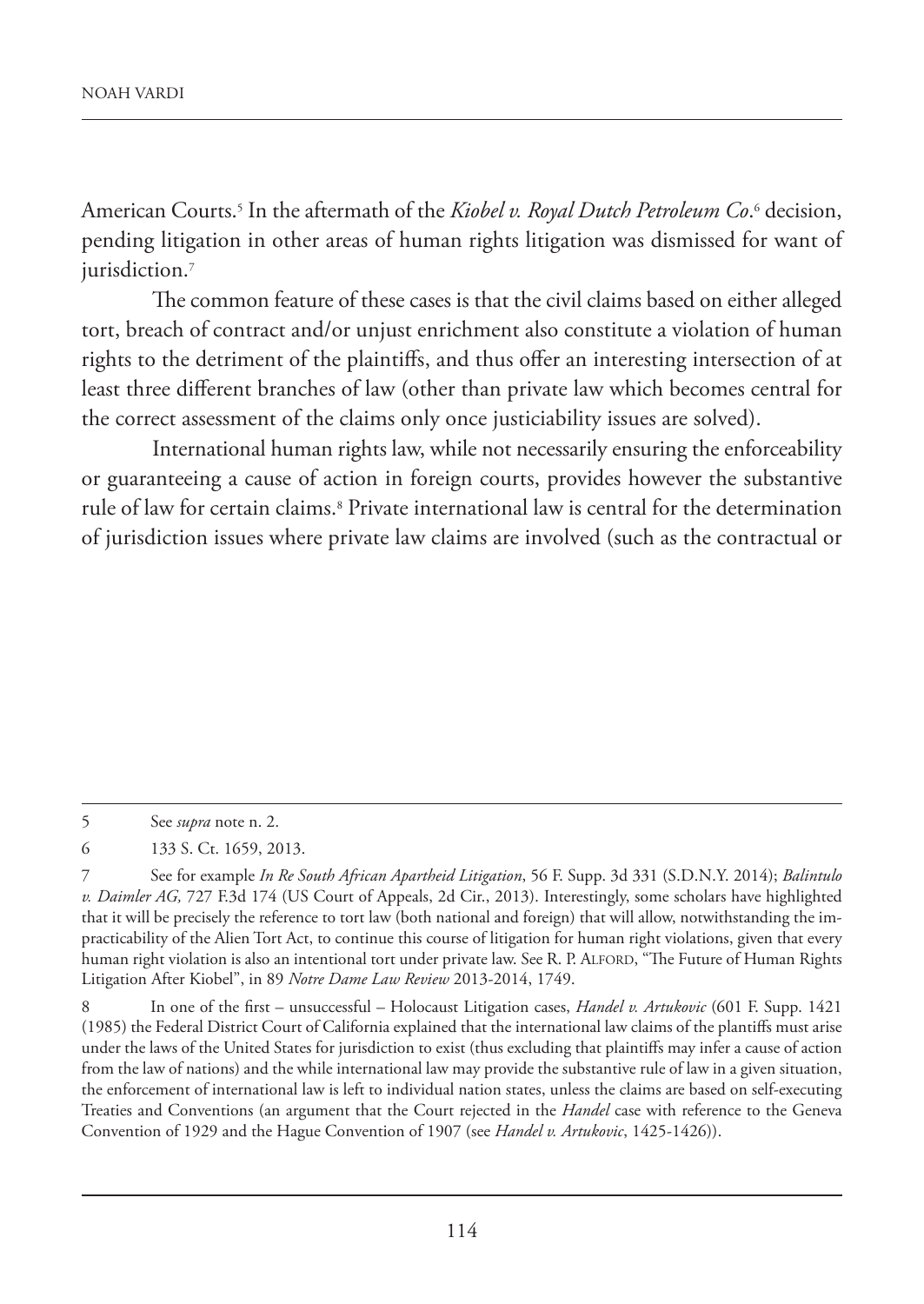labor claims at the basis of some of the principal Holocaust litigation cases). Public international law is determinant for assessing enforceability of claims where issues of State sovereignty and immunity arise.<sup>9</sup>

#### *2. Private law claims in the Holocaust-Era Litigation*

While certainly not the only case of international human rights litigation, the so-called Holocaust-Era cases offer an interesting example of claims in private law for the reparation of human rights violations. The litigation (which after several unsuccessful attempts<sup>10</sup> in the years following the Second World War and up to the 1980's were pro-

<sup>9</sup> The recognition or refusal of jurisdiction for international law crimes in national courts (admissibility of actions against a person accused of committing a crime, especially if the crime was committed extraterritorially) may depend on different principles of jurisdiction. These include the territoriality principle (jurisdiction is recognized when an offence occurs within the territory of the prosecuting state); the nationality principle (jurisdiction is recognized when the offender is a national or resident of the prosecuting state); the protective or security principle (jurisdiction is recognized where an extraterritorial act threatens interests that are vital to the integrity of the prosecuting state); the passive personality principle (recognizing jurisdiction where the victim is a national of the prosecuting state); and the universality principle (jurisdiction is recognized for the prosecution of perpetrators of certain violations of international law regardless of the nationality of the perpetrator, the nationality of the victim or the place of commission). See I. BROWNLIE, *Principles of Public International Law*, 5<sup>th</sup> ed., (Oxford: Oxford University Press, 1998), at 303-308. See generally Restatement Third of Foreign Relations Law of the United States, Pt. IV Introductory Note 1987. See also, precisely on the problem of jurisdictional immunities of States and civil actions for compensation related to events of the Second World War, the judgement of the International Court of Justice of February 3<sup>rd</sup> 2012 (ICJ, 3/2/2012 n. 143, *Germany v. Italy* (Greece intervening)), quashing, as contrary to international law, convictions of Germany executed by Italian courts. The Italian Constitutional Court however, with a ground-breaking and much discussed judgment in 2014 (Corte Cost., 22<sup>nd</sup> Oct. 2014, n. 238), confirmed the judicial trend initiated by the Italian Supreme Court in 2004 (with the famous Ferrini case, relating to a claim against Germany for the damages suffered by the plaintiff who was deported to Germany and subject to forced labour during World War II), in which the Supreme Court had affirmed that Germany was not entitled to sovereign immunity for the violations of human rights committed during World War II (Corte di Cassazione, Sezioni Unite, 11<sup>th</sup> Mar. 2004, n. 5044). On the Ferrini case, see, *ex multiis*, P. DE SENA, F. DE VITTOR, "State Immunity and Human Rights: The Italian Supreme Court Decision on the Ferrini Case", 16 The European Journal of International Law 2005, p. 89.

Following these judgements, a new wave of civil litigation connected to the Second World War was initiated in front of Italian courts, with claims for damages related inter alia to deportation in concentration camps, forced labour, massacres committed by military forces, killings, injuries and other crimes against civilians (conduct qualified as relevant not only for criminal law, but also under tort law). See for an overview of these cases, G. RESTA, 'Le ferite della storia e il diritto privato riparatore', at 441- 442.

<sup>10</sup> See *i.e.*, *Kelberine v. Sociète Internationale*, 363 F. 2d. 989 (D.C. Cir. 1966); *Handel v. Artukovic*, 60F. Supp. 42 (C.D. Cal. 1985); *Princz v. Federal Republic of Germany*, 26 F 3d 66 (D.C. Cir. 1994).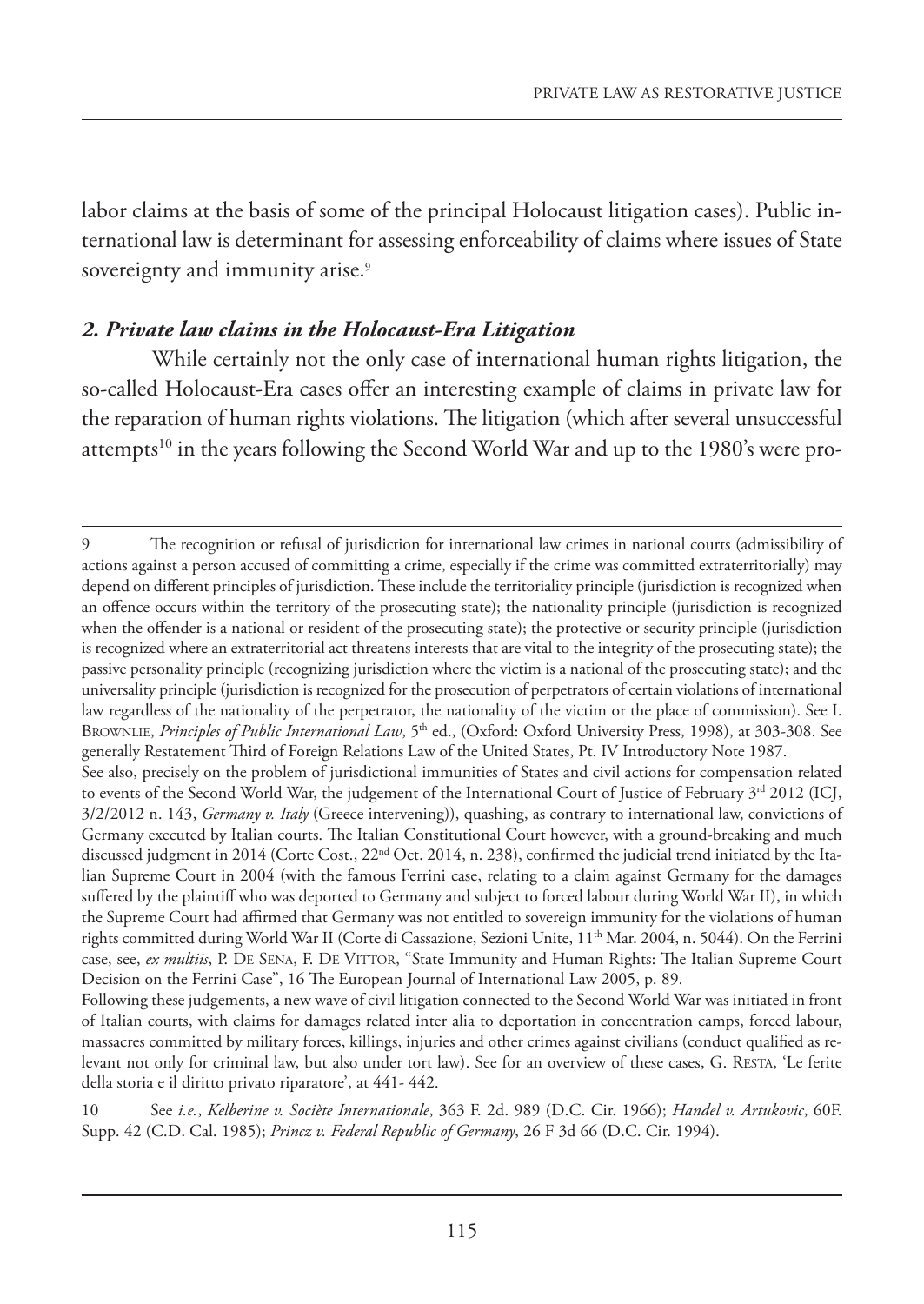posed again at the end of the 1990's), can be roughly grouped into the so-called Swiss Bank litigation;<sup>11</sup> the German and Austrian Bank Litigation;<sup>12</sup> the Slave-labour Litigation;<sup>13</sup> and the Insurance Litigation.<sup>14</sup>

<sup>11</sup> The so-called Swiss Bank litigation (starting in 1996, later consolidated in 1998, with the *In Re Holocaust Assets Litigation* class action in front of the Federal District Court of NY (1998 US Dist. LEXIS 18014 E.D.N.Y. Oct.  $7<sup>th</sup>$ , 1998), was brought forth by survivors or heirs of victims of the Holocaust against defendant Swiss banks alleging three distinct sets of accusations. Under the first, the so-called 'dormant account claims', plaintiffs alleged that the Swiss banks failed to return money deposited with them by Jews seeking a safe haven for their assets; according to the so-called 'looted assets claims' plaintiffs alleged that the banks traded in assets looted from the Jews by the Nazis; and according to the so-called 'slave labour claim' the banks were alleged to have traded in assets made by slave labour which were then sold, and to have received in deposit the proceeds of sale. The case settled out of court (with a \$ 1.25 billion settlement) with the identification of five different categories of entitled recipients to compensation from the fund: the class of deposited assets; the class of looted assets; the class of slave labour I; the class of slave labour class II; the refugee class.

<sup>12</sup> The German and Austrian bank litigation (consolidated claim of 1999 in front of the US District Court for the Southern District of New York *In Re Austrian and German Bank Holocaust Litigation* (80 F. Supp. 2d 164; 2000 US Dist. LEXIS 119; 46 Fed. R. Serv. 3d (Callaghan) 30) made similar accusations as the Swiss Bank litigation against German and Austrian banks. This litigation too settled out of court with a \$ 40 million settlement. Later actions were brought against French, British and US branches of banks in front of the California State Court in San Francisco (*i.e.*, *Bodner v. Banque Paribas*, 114 F. Supp. 2d 117 (E.D.N.Y. 2000); *Mayer v. Banque Paribas*, no. BC 302226 (Cal. Super. Ct. filed Mar. 24, 1999)) for claims arising from the so-called "Arianization" of bank accounts

and deposited assets. Whilst some defendants agreed to settling immediately (*i.e.*, Britain's Barclays Bank, with a \$ 3.6 million settlement) others were induced to do so after claims of dismissal for non-justiciability were denied by the Courts (but before any judgment was passed).

<sup>13</sup> The slave-labour litigation (starting from the famous case *Burger-Fischer v. Degussa*, 65 F. Supp. 2d 248 (D.N.J. 1999) and followed by *Iwanowa v. Ford Motor Co.*, 67 F. Supp. 2d 424, 1999), brought forth by former deported slave-workers, claimed compensation for the profits derived to corporations and undertakings from the use in their plants of slave-labour provided by the Nazi-regime and performed by the plaintiffs. In one of the few cases in which a decision was reached at first instance, the case was dismissed on the basis of issues of justiciability. The appeal lodged subsequently became moot when the parties reached an out-of-court settlement. This litigation is nonetheless relevant for the issues of substantive law that were considered (*see infra*).

<sup>14</sup> The insurance claims (see *Winters* v*. Assicurazioni Generali S.p.A*., no. 98 Civ. 9186 (S.D.N.Y. filed Dec. 30, 1998); *Cornell v. Assicurazioni Generali S.p.A.*, no. 97 Civ. 2262 (S.D.N.Y. filed Mar. 31, 1997) alleged the breach of life insurance contracts signed prior to World War II events whose premiums were never paid by (several) defendant insurance companies to plaintiffs who were either direct beneficiaries or heirs of insured victims of the Holocaust. The *ad hoc* International Commission on Holocaust Era Insurance Claims was charged with the distribution of the awards following out-of-court settlements.

There are several other cases filing claims both against individuals (*i.e.*, the cases concerning looted art), corporations and industries, and some of these make inter alia express claims for unjust enrichment (*i.e.*, the litigation against pharmaceutical firms for the unjust enrichment allegedly derived from the medical experiments conducted on interns of concentration camps: *see Kor v. Bayer AG* (S.D. Ind. Filed Feb. 17th 1999). For the scope of this paper however it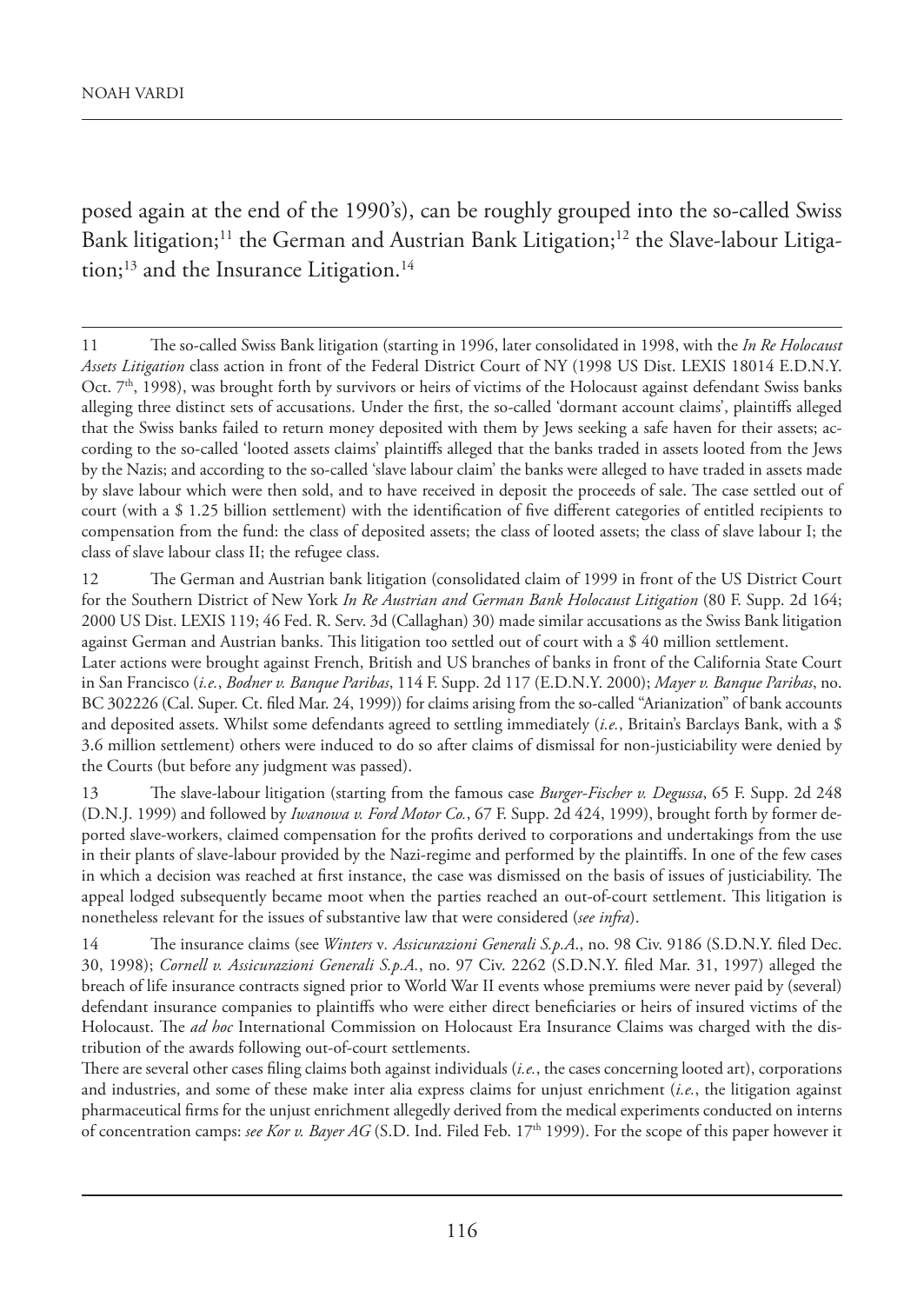The facts of these cases are notorious, as are the outcomes which almost invariably led to out-of-court settlements accompanied by political intervention on both sides and often by ad hoc legislation for the creation of Funds for the payment of compensation. This has left many of the procedural and justiciability issues unanswered.

Indeed the central issues of the standing of both plaintiffs (recognized where the plaintiffs were direct survivors of the Holocaust, controversial in case of heirs) and defendants (more problematic because of State Immunity and corporate liability issues); the problem of political question; the one of subject matter exclusion (since claims were allegedly barred by War Reparations and Peace Treaties); and the one of time limitation (with the prescription of contractual and tort based claims and the problems concerning the applicability of so-called equitable tolling), were only decided incidentally, if it all, in the preliminary phases (and with different opinions on admissibility given by the relevant courts).

What however was not thoroughly considered in the litigation and calls for closer attention from a comparative lawyer's point of view is the substantive law underlying the claims.

The Swiss Bank Litigation made three different claims for restitution: the deposited assets claim, the constructive trust claim and the slave labour/looted assets claim.15 Plaintiffs alleged that defendants "breached fiduciary and other duties; breached contracts; converted plaintiffs' property; enriched themselves unjustly; were negligent; violated customary international law, Swiss banking law and the Swiss commercial code of obligations; engaged in fraud and conspiracy; and concealed relevant facts from the named plaintiffs and the plaintiff class members in an effort to frustrate plaintiffs' ability to pursue their claims. Plaintiffs sought an accounting, disgorgement, compensatory and punitive damages, and declaratory and other appropriate relief."16 Plaintiffs also de-

will suffice to analyse some of the recurring elements in the cases cited above in the text. For a thorough and detailed reconstruction of the history, antecedents, claims and facts of the Holocaust Era Litigation see *ex multiis* especially M. J. BAZYLER, *Nuremberg in America: Litigating the Holocaust in United States Courts*, 34 U. Rich. L. Rev. (University of Richmond Law Review) 2000-2001, p. 1.

<sup>15</sup> Memorandum of Law submitted by Burt Neuborne, *In re* Holocaust Victim Assets CV-96-4849 (ERK) (MDG) [hereinafter Neuborne Memorandum] and B. NEUBORNE, *Holocaust Reparations Litigation: Lessons for the Slavery Reparations Movement*, 58 *NYU Annual Survey of American Law* 2003, p. 618.

<sup>16</sup> See *In re Holocaust Victim Assets Litigation*, 105 F. Supp. 2d 139; 2000 US Dist. LEXIS 1072, (Fairness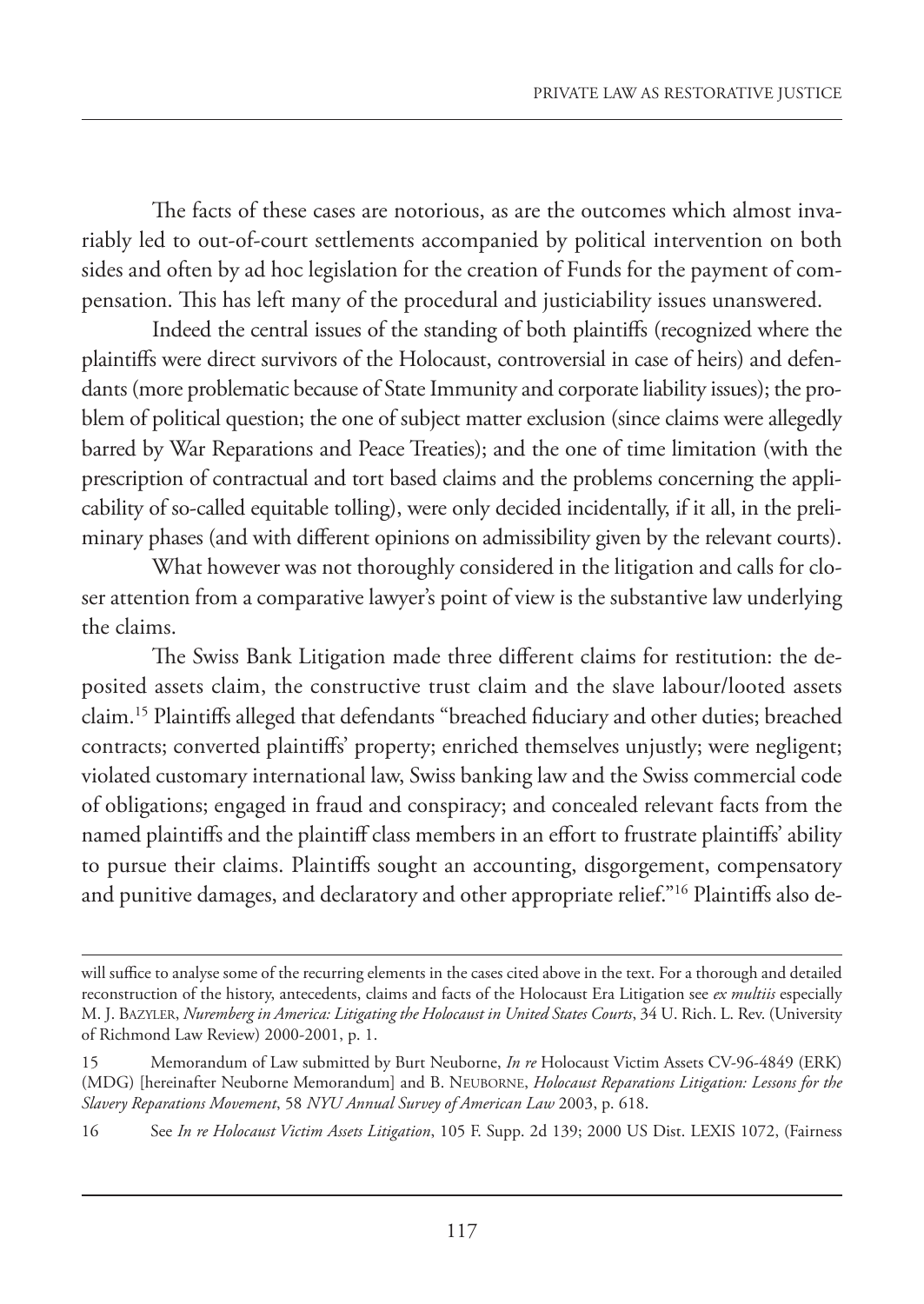manded "disgorgement of any profits unjustly earned by defendant banks by knowingly assisting Nazis in the consummation of crimes against humanity, together with the return of any assets (or the value thereof) for which the banks acted as knowing receivers of stolen property."17

The order and variety of claims made in the Swiss bank litigation gives a meaningful insight into the problems related to the use of a restitutionary remedy. From a purely private-law point of view, there are three distinct situations which give rise to claims under different branches of the law. In general where the victims of the Nazi persecution had voluntarily deposited their assets with the Swiss banks, hoping for a safe haven, claims can be founded in contract or tort (while the continued retention and refusal to return the assets can also lead to a restitutionary claim); whereas when the Banks had knowingly received stolen or looted assets, claims can be based solely on unjust enrichment (and violation of customary international law, such as aiding and abetting in the commitment of war crimes). Hence the resort to the typical remedial device of the constructive trust, which is also justified by the circumstance that under US case law (and New York law more specifically) it is not a requirement for a constructive trust that there be any special fiduciary relationship between the parties (as is instead required under the English law).<sup>18</sup>

In its relation to other claims (*i.e.*, bailment), the case for an equitable remedy such as a constructive trust becomes residual to the extent that a claim under the former cannot be made (*i.e.* when the deposit of money in a fund entails the loss of an identifiable and particularized proprietary interest).<sup>19</sup>

Hearing), 4.

<sup>17</sup> Neuborne Memorandum, at 3.

<sup>18</sup> See § 160 Restatement on Restitution (1938): "Where a person holding title to property is subject to an equitable duty to convey it to another on the ground that he would be unjustly enriched if he were permitted to retain it, a constructive trust arises." See also J. P. DAWSON, *Unjust Enrichment. A comparative Analysis*, (Boston: Little Brown Co. 1951), at 28 ff.; and generally, A. W. SCOTT, *Constructive Trusts*, 71 *Law Quarterly Review* 1955, p. 39. On the "purely remedial" nature of the constructive trust see J. P. DAWSON, *Unjust Enrichment*, at 32.

<sup>19</sup> See *Bertoni v. Catucci*, (117 A.D.2d 892, 498 N.Y.S.2d 902, 905 (N.Y. App. Div. 1986)): "as an equitable remedy a constructive trust should not be imposed unless it is demonstrated that a legal remedy is inadequate."; see also for example the claim filed in *United States v. Pokerstars et al*. (2011), 11 Civ. 2564 (LBS), US District Court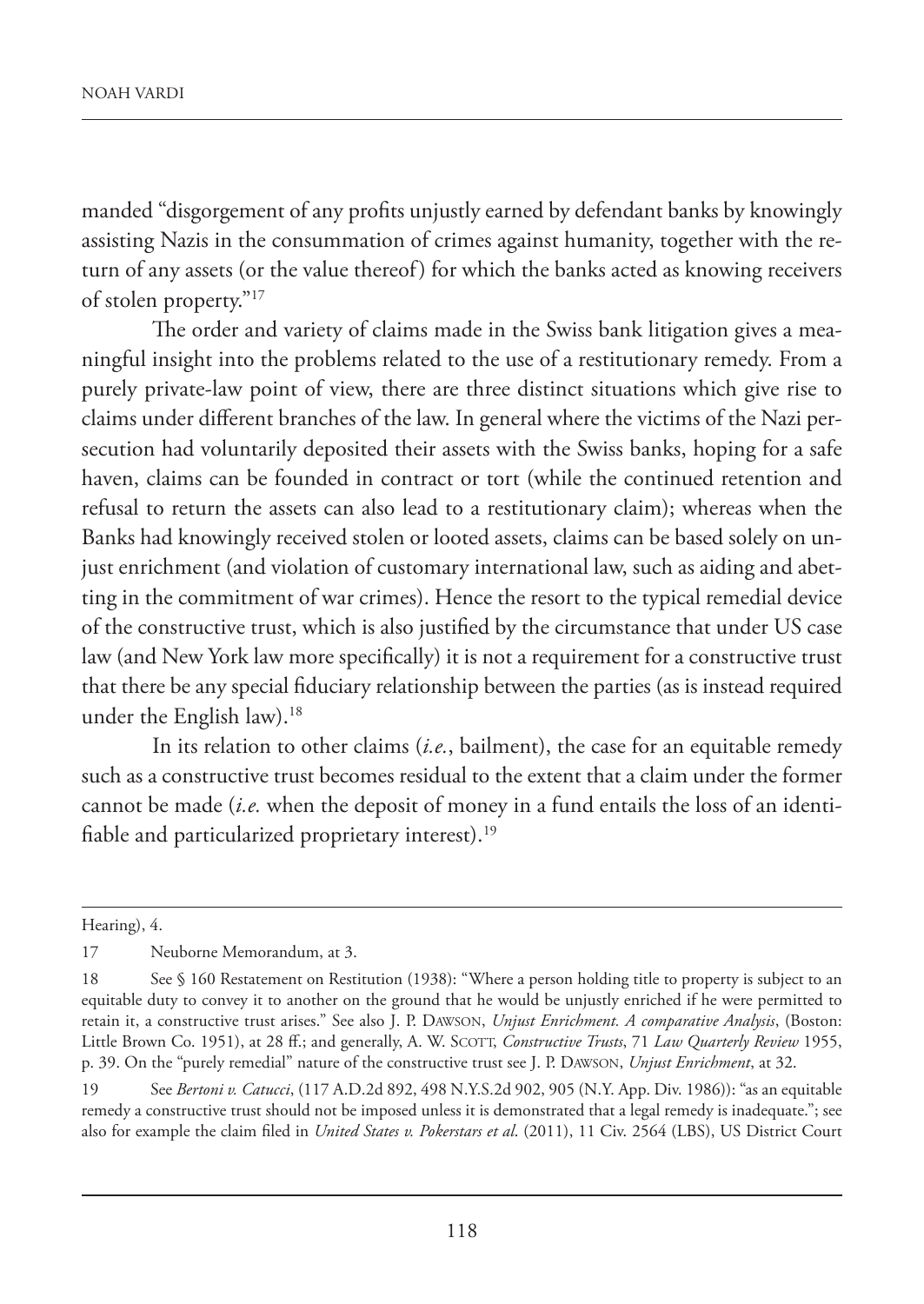The Litigation against German, Austrian, and other banks (based on the so-called "Aryanization claims") draws more extensively on the notion of unjust enrichment. The claimants argued that banks converted the assets of those persecuted by the Nazis and profited from their forced and slave labour.<sup>20</sup>

While the insurance cases were classic claims for breach of contractual obligations,<sup>21</sup> the litigation which sets out the most complex issues concerning unjust enrichment is the slave labour one (although the case was dismissed). The complaint of the Iwanowa case set out causes of action for restitution and unjust enrichment and quantum meruit/quasi contract under US State law (Michigan and Delaware) and for restitution and unjust enrichment under German law. It also claimed violation of the law of nations and sought disgorgement of all economic benefits accrued to the defendants as a result of the plaintiff's forced labour and compensation for the reasonable value of her services and damage for the inhuman conditions the defendant inflicted upon her.<sup>22</sup>

## *3. Meaning and use of restitutionary claims in human rights litigation. Emergence of a new notion?*

From the point of view of the pattern of facts and of the claims, the common element in the different categories of litigation consists in the unjust enrichment deriving to non-governmental entities (corporations, banks, insurance companies) by the transfer of assets and by other forms of exploitation of the condition of victims of the Nazi persecutions.<sup>23</sup>

Notwithstanding the constant reference to the need to prevent "unjust enrichment" and to this principle as being common to the different legal systems whose

Southern District of NY.

<sup>20</sup> Consolidated Complaint *passim*; see *In Re* Austrian and German Bank Holocaust Litigation, Master File no. 98 Civ. 3938 (SWK), 80 F. Supp. 2d 164; 2000 US Dist. LEXIS 119, 46 Fed. R. Serv. 3d (Callaghan) 30, 5.

<sup>21</sup> The amended complaint also sets out other causes of action including breach of insurance policies; breach of fiduciary duties; breach of duty to disclose; conversion; bad faith; unjust enrichment; and accounting.

<sup>22</sup> See *Iwanowa v. Ford Motor Co.*, US District Court for the District of New Jersey, 67 F. Supp. 2d 424, 1999, 432.

<sup>23</sup> B. NEUBORNE, *Holocaust Reparations Litigation: Lessons for the Slavery Reparations Movement*, 58 *NYU Annual Survey of American Law* 2003, p. 615.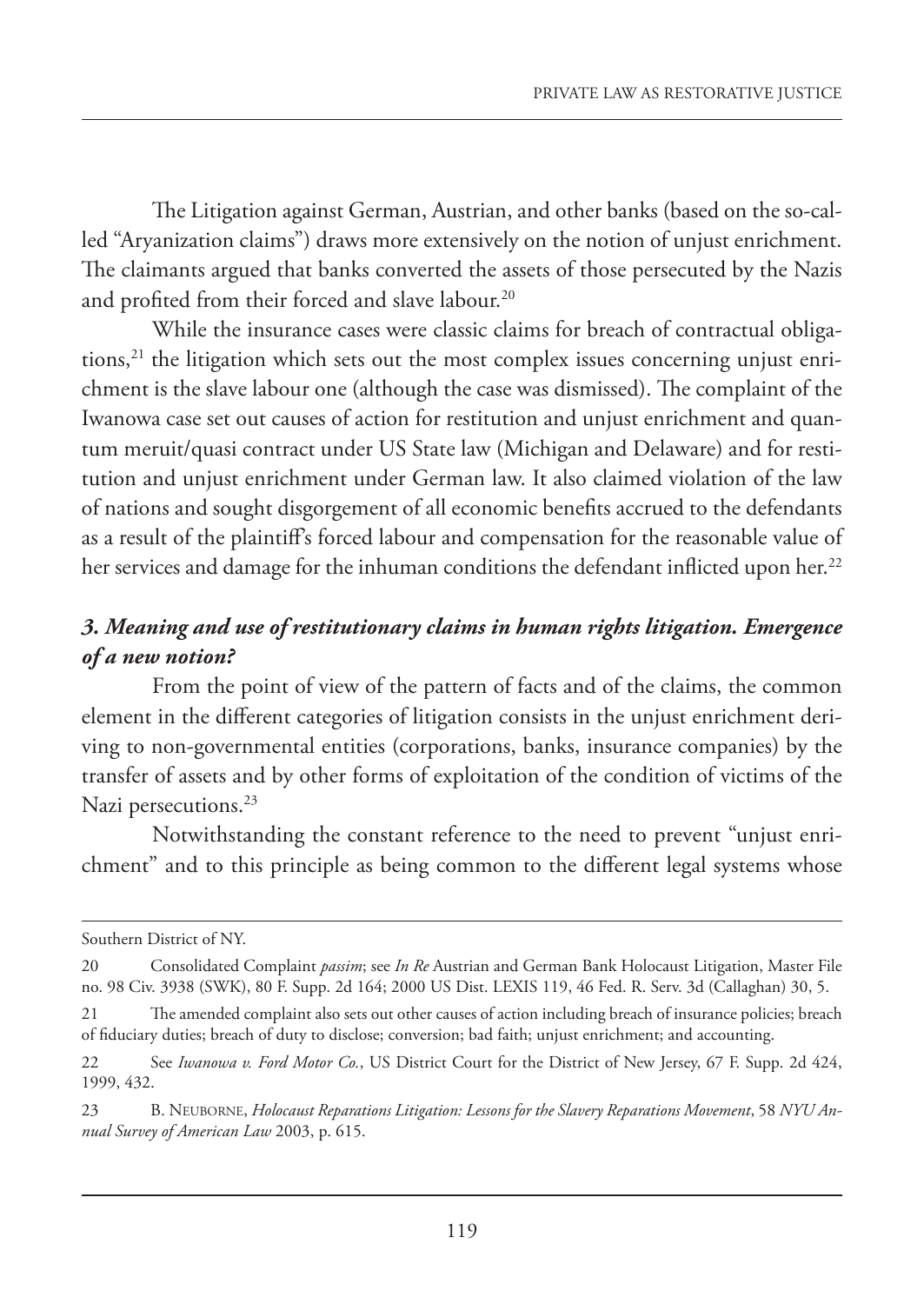laws could have hypothetically been applicable if the litigation had not been settled out of court, at first sight it may be difficult to identify a correspondence with a single unitary notion of this institute (if one excludes the common ethical, moral and equitable idea which derives from Pomponius's maxim in the Digest and the following doctrinal elaborations on it) $^{24}$ .

The fact that different national laws are recalled entails significant difficulties in the articulation of the claims. This is particularly clear in the slave labour cases where reference was made both to the common law – equitable – notions of unjust enrichment and quantum meruit and to the German general clause for unjust enrichment (§ 812 *BGB*); and in the Swiss banks litigation where New York law and jurisprudential precedents and the Swiss code of obligations (§ 62-68 *OR*) are referred to.25

These difficulties concern first of all (setting momentarily aside the doctrinal issues on the classification of the action and on its relation to contract or tort) the possible foundation and actionability of the claims. Suffice it to consider for example the issue of burden of proof in an action for unjust enrichment. The requirement that there is proof of a loss or an injury suffered by the plaintiff as a consequence of the enrichment of the defendant is not universally construed, especially as far as the type of loss is concerned. It is for example traditionally required in the romanistic systems such as the French or Italian one, whereas under the American system, given that the defendant was enriched at the plaintiff's expense, it is sufficient the plaintiff lost an expected benefit or that the plaintiff has a superior "moral" claim to the enrichment that the defendant obtained.26 By its very nature, even where mention to a loss is made, actionability of disgorgement of profits focuses and depends on the unjustified enrichment derived to

<sup>24</sup> D. 50, 17, 206 '*Iure naturae aequum est neminem cum alterius detrimento et iniuria fieri locupletiorem*'.

<sup>25</sup> As instances of alternative applicable law, both of which inspired by the common principle of "preventing unjust enrichment as a principle function of justice, along with the enforcement of contract and tort remedies" see Neuborne Memorandum, 14.

<sup>26</sup> Restatement of Restitution § 1 (1937); E. SHERWIN, *Reparations and Unjust Enrichment*, 84 *Boston University Law Review* 2004, p. 1448. The construction of the German and Swiss systems distinguishes between enrichment at the plaintiff's expense deriving from voluntary transfers (*Leistungskonditionen*) whose legal basis subsequently cease to exist and unconvenanted benefits arising "otherwise" (mainly benefits arising from unauthorized use of the plaintiff's rights or property). See § 812 par.1 *BGB* and art. 62 Swiss *OR*.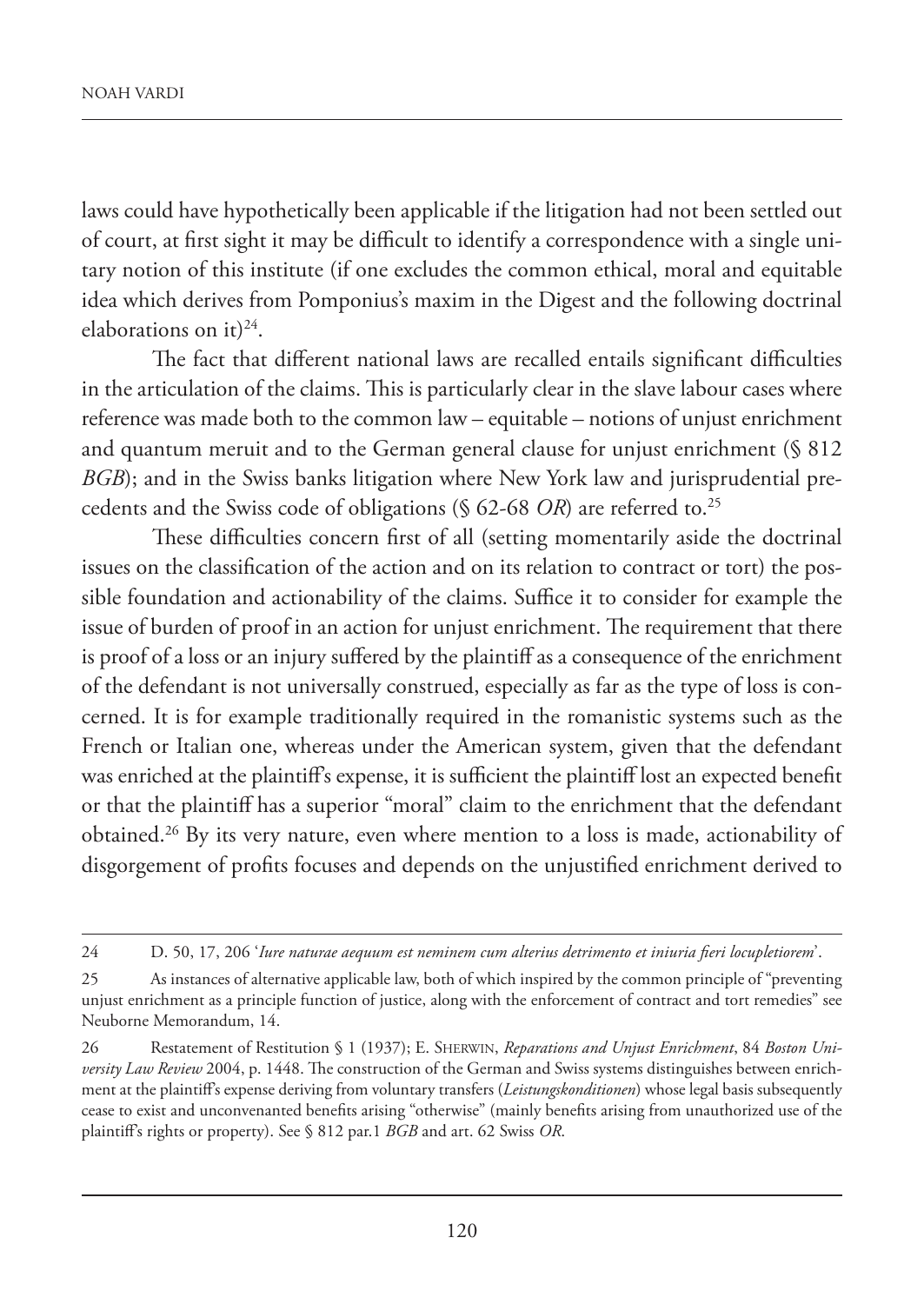the defendant, whereas, on the contrary a profit derived as a consequence of a tortious act will not be relevant if no injury has occurred.

Another significant issue is the concurrence with other actions (tort and contract) and the possibility of cumulating claims.27 There is no clear position concerning the possibility of basing claims on concurring actions. On the contrary, these actions all denote an intersection of at least two types of remedies.

Indeed, most of the claims are based on both tort and unjust enrichment (the basis of tort is also necessary given the foundation for jurisdiction in US courts lies with the Alien Tort Claims Act<sup>x</sup>)<sup>28</sup>. Torts also serve as a direct connection to international law claims.29 Concurrence with contract seems to be excluded (if one for example reads the requisites for actions for quantum meruit under US law quoted in one of the cases at issue)<sup>30</sup>.

These cases often also intersect with typical proprietary remedies (*i.e.*, conver-

<sup>27</sup> The difference becomes relevant as for the type and entity of compensation that can be recognized; as for the articulation of the burden of proof; and as far as limitation periods are concerned: see *i.e.*, the (often quoted but also contested) decision of the German Supreme Court *Bartl v. Heinkel*, BGHZ 48, 125 (1967) (F.R.G.) considering the two-year limitation period for wages (§ 196(1)(9) *BGB*) as applicable to claims for compensation for rendered slave labour (and not the longer limitation periods for tort or for unjust enrichment under § 195 *BGB* and § 852 *BGB*).

<sup>28</sup> D. 50, 17, 206 '*Iure naturae aequum est neminem cum alterius detrimento et iniuria fieri locupletiorem*'.

<sup>29</sup> Torts provide the substantive law basis of crimes committed according to the scheme of inclusion of most international human right violation instances within a corresponding tort at common law (i.e., genocide, torture, rape, correspond to species within torts of battery, assault, intentional infliction of emotional distress, wrongful death; forced labour comes within the tort of false imprisonment and so forth). See Neuborne Memorandum, 59 ff.; see also A. J. SEBOK, *Taking Tort Law Seriously in the Alien Tort Statute*, 33 *Brooklyn J. Int'l L. (Brooklyn Journal of International Law)* 2008, p. 886; and see the argument by Judge Greenaway in dismissing the claim in the *Iwanowa* case where the court found that the Alien Tort Claims Act in addition to establishing subject matter jurisdiction, also creates a private right of action for violations of customary international law torts (*Iwanowa v. Ford Motor Co.*, 67 F. Supp. 2d, 441-443).

<sup>30</sup> "A *quantum meruit* recovery is available under principles of restitution where recovery under contract is not possible." "A plaintiff seeking to recover the reasonable value of her services on a *quantum meruit* theory under Delaware law [invoked in the *Iwanowa* case] must establish that (1) she performed such services with an expectation that the recipient of the benefit would pay for them and (2) absent defendant's promise to pay, the plaintiff performed the services under circumstances which should have put the recipient of the benefit on notice that she (plaintiff) expected to be paid for her services.)." "Similarly, Michigan courts have held that a plaintiff may recover under a quantum meruit theory where the defendant accepts beneficial services from the plaintiff for which compensation is customarily made and naturally anticipated." See *Iwanowa v. Ford Motor Co.*, at 471-472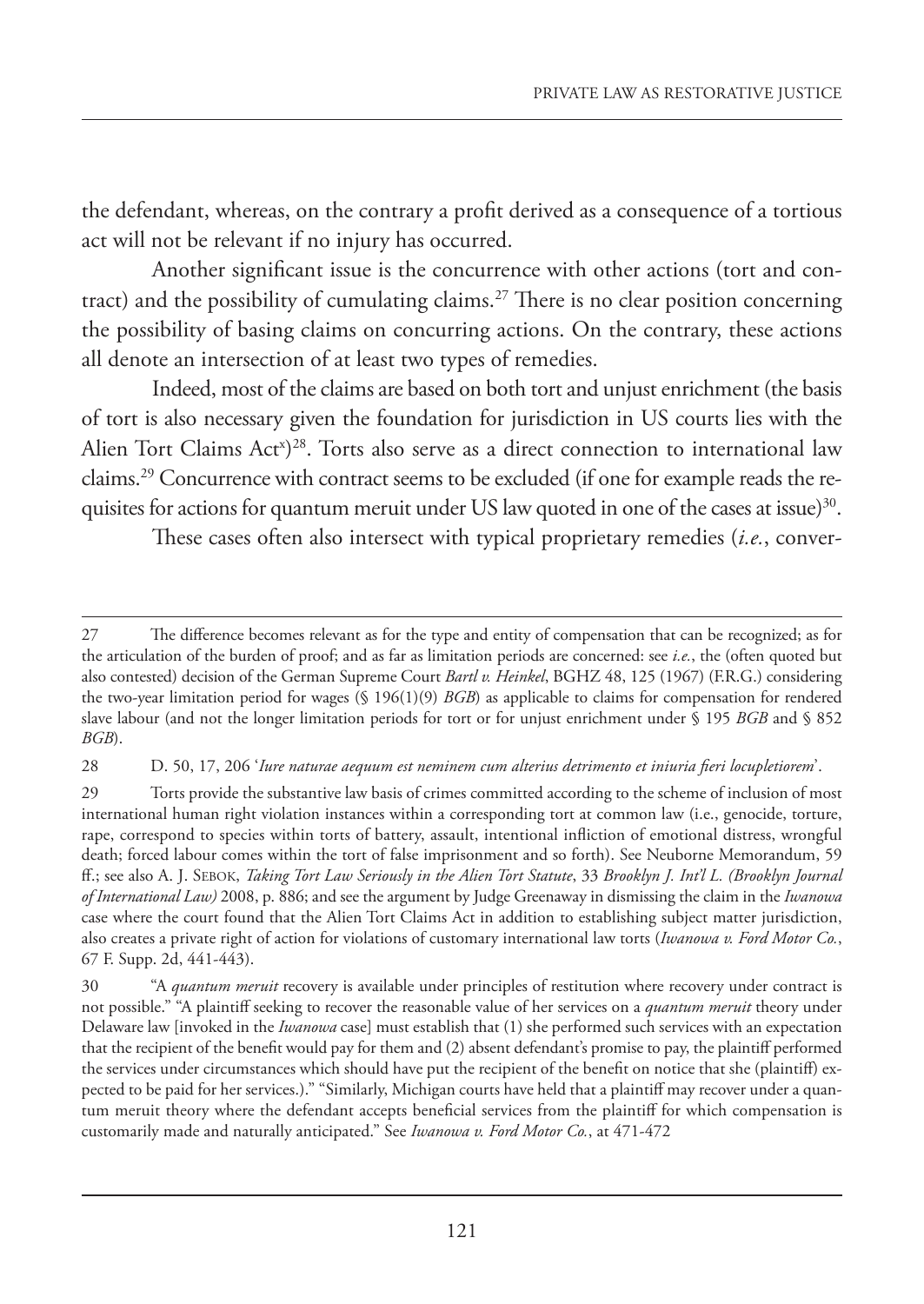sion), especially in the common law. Even the use of the constructive trust (to describe a proprietary claim which operates to disgorge a profit wrongfully made in some instances as a fiction for the custody of money as a result of an illegal activity) does not always clarify the boundary between restitution law and proprietary law, as it often remains unclear whether the liability to account in the manner of a constructive trustee is a proprietary or personal response of liability.<sup>31</sup> This difficulty is not only found in the common law; may it suffice to consider some of the issues in German law regarding the relation between restitution under the law of enrichment and the liability of the unjustified possessor.<sup>32</sup>

Furthermore and closely related: given that several of the claims proposed base the action on more than one institute of substantive law, an open issue remains whether this concurrence or cumul of actions may contrast for example with the element of subsidiarity which characterizes actions for unjust enrichment in some legal systems (such as France and Italy for example) or with the notion of waiver of tort (typical once again of the common law traditions) which would seem to exclude a cumul of claims in tort and restitution for the same case in which unjust enrichment derived to the defendant by his own wrongful conduct.

A closer examination of the references to "unjust enrichment" in the human rights litigation thus seems to suggest that what is being recalled is not the technical notion of unjust enrichment disciplined by national laws, but rather a trans-national and general action, which is closer to tort than it is to contract (given the tie with instances of international law and war crimes). Only under such a perspective, can the difficulties in reconciling differences in national rules on restitutionary claims be at least in part surmounted.

The issue thus becomes, where and how is the reference to "unjust enrichment"

<sup>31</sup> See J. J. EDELMAN, *Restitutionary and Disgorging Proprietary Awards for Wrongs*, in ELTJO J. H. SCHRAGE (Ed.), *Unjust Enrichment and the Law of Contract*, (The Hague, London, New York: Kluwer Law International, 2001), p. 205.

<sup>32</sup> With consequences as far as "severeness" of liability and effects on defendants in good faith are concerned. See M. J. SCHERMAIER, *Current Questions in the German Law of Enrichment*, in ELTJO J. H. SCHRAGE (Ed.), *Unjust Enrichment and the Law of Contract*, p. 118 ff.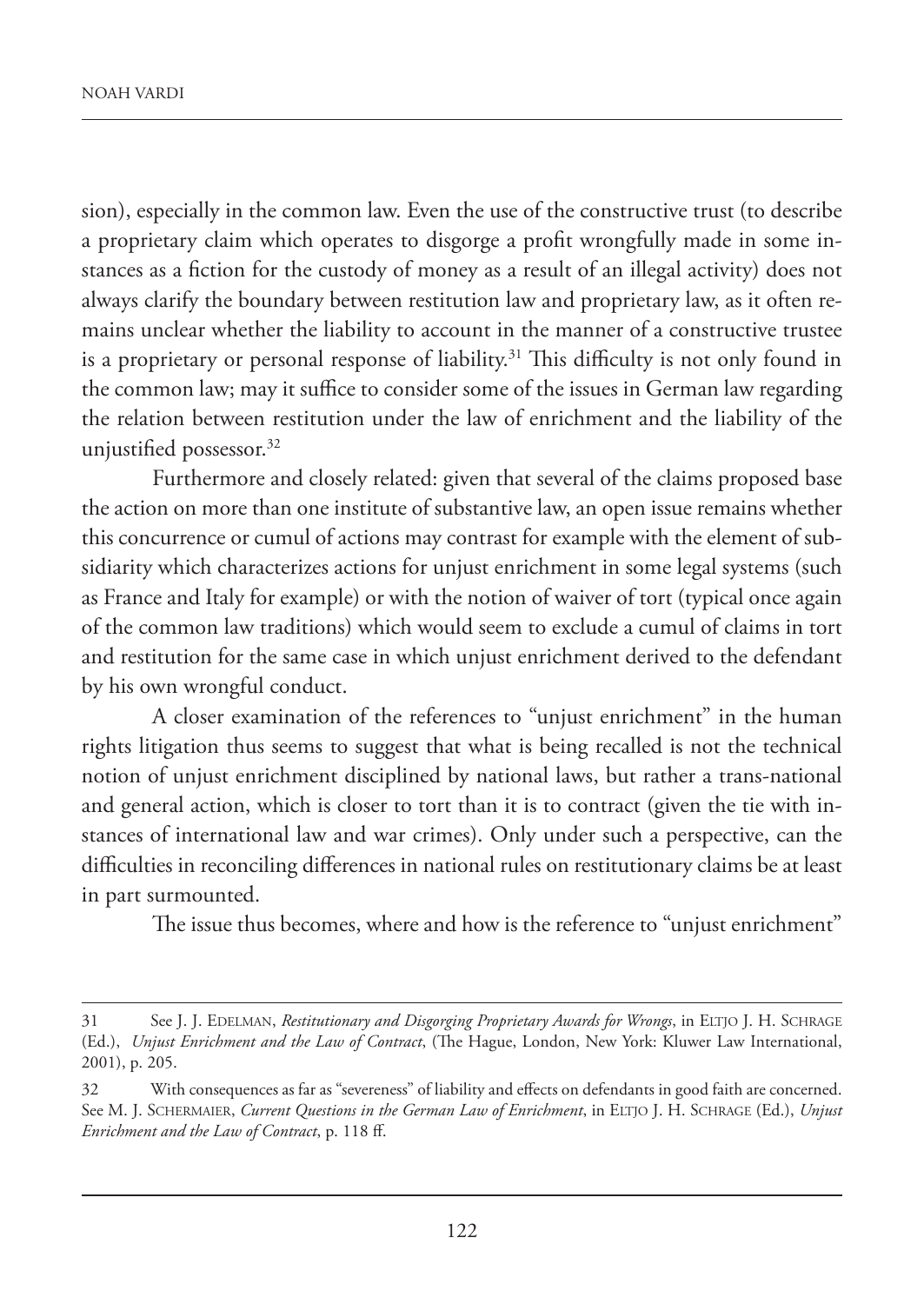relevant and what is its significance? One of the most meaningful aspects of basing claims on unjust enrichment lies in the attempt to justify civil claims for redress deriving from international (criminal) law violations. It serves as the medium of connection between these two areas of law. If restitution and unjust enrichment have traditionally been classified in some systems as "*quasi* contracts," one could consider them here as "*quasi*torts" or better still as "*quasi* crimes."

Indeed, the claims in the different categories of Holocaust litigation also made a further case: the alleged violation of customary international law by private entities as a result of the knowing cooperation with governments in carrying out certain state policies. The consequent claim under civil law was for the disgorgement of the unjustly earned profits made by those private entities (once again construed as constructive trustees of the victims' assets).<sup>33</sup>

The last type of claim becomes particularly relevant as to whether the Holocaust litigation possibly set a "model" for human rights litigation. In the immediate aftermath of (or still pending) the Holocaust litigation, different class actions were initiated claiming restitution for unjust profits derived from the commission of war crimes (such as the American Prisoners of War in Japan litigation) $34$ ; from unpaid insurance claims to heirs of victims of the Armenian genocide;<sup>35</sup> from issues related to American slavery reparations;36 or in cases against corporations for aiding and abetting in the commission of human rights violations.<sup>37</sup> Most of these cases have either been settled out of court

<sup>33</sup> See Neuborne Memorandum, 30 ff.

<sup>34</sup> See *Levenberg v. Nippon Sharyo Ltd.* no. C-99-1554 (N.D. filed March 16, 1999) and *Jackfert v. Kawasaki Heavy Industries Ltd.*, no. CIV 99 1019 (D.N.M. filed Sept. 13, 1999) later consolidated *In re World War II Era Japanese Forced Labor Litigation*, 114 F. Supp. 2d 939 (N.D. Cal. 2000).

<sup>35</sup> *Marootinan v. New York Life Ins. Co.* C.D. Cal. Filed Jan. 17, 2000. The claim was settled out of court.

<sup>36</sup> *Cato v. United States* (70 F. 3d 1103 (9th Cir. 1995); In *re African-American Slave Descendants Litigation*, 304 F. Supp. 2d 1027 (N.D. III. 2004). The latter action was dismissed on the basis of limitation and lack of standing of the plaintiffs. Under the political question doctrine however, the Court referred the issue to Congress (given the lack of a sufficient legal basis for judicial redress) and several legislative proposals ensued (see "The Commission to Study Reparations Proposals for African Americans Act" H.R. 40, 105th Cong., 1997).

<sup>37</sup> See *i.e.*, two cases against oil companies (both settled out of court): *Doe v. Unocal*, 248 F.3d 915, (9th Cir. 2001) and *Wiwa v. Royal Dutch Petroleum Co.*, 96 Civ. 8386 (S.D.N.Y.) 226 F. 3d 88 (2d Cir. 2000); see also *Beanal* v. *Freeport-McMoran, Inc*., 197 F 3d 161 (5th Cir. 1999) and *Hereros ex re. Riruako v. Deutsche Afrika-Linien Gmblt.*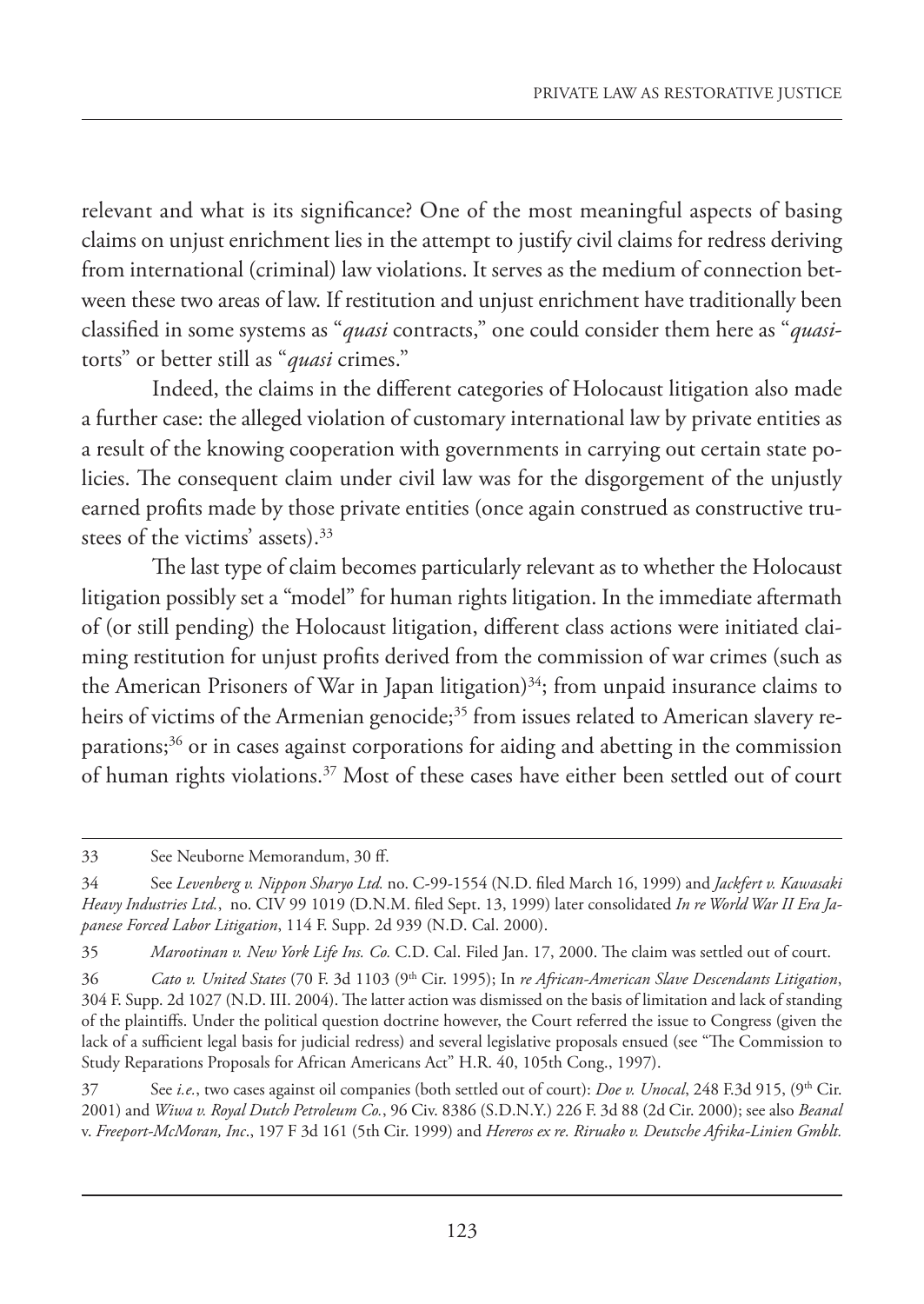or dismissed on different grounds.<sup>38</sup> While this therefore leaves the issue of the practicability of the model of this type of litigation partly unanswered, it further confirms however that undoubtedly the role played by political intervention in the Holocaust litigation should not be underestimated as one of the determining factors for its outcome. Indeed most of the settlement agreements also contained provisions barring all future similar claims against national classes of defendants, with the direct obligation of intervention in favour of defendants assumed by plaintiffs' Governments. It may also be questioned whether these cases represent a truly "legal civil remedy" model for the violation of human rights.

#### *4. The quiet appeal of private law remedies*

An issue which several observers have raised concerns the question whether the choice of basing claims for reparation of historical wrongs and human rights violation on tort or on restitution is an appropriate one. Doubts have been expressed for example on the suitability of the instrument in relation to the objectives of the plaintiffs; on the moral and ethical implications surrounding cash payments; on the "efficiency" of these tools for the scope of obtaining reparation.39

It has been highlighted for example that cash payments under tort or other compensation schemes for historical wrongs are hardly in line with the typical functions

*<sup>&</sup>amp; Co.*, 232 Fed Appx. 90 (3d Cir. 2007) (dismissed insufficient foundation of the action). This litigation too was brought under the Alien Tort Claims Act.

<sup>38</sup> It has been noted that success of future similar claims for disgorgement of profits (for example the claims on behalf of descendants of American slaves for the unjust enrichment derived to slave-owners and corporations from centuries of exploitation) requires specific conditions such as "1. identification of massive wealth transfers to identifiable recipients that unjustly enriched the recipients; 2. a demonstration that the wealth transfers were unlawful; 3. the ability to reverse the transfers by requiring restitution of unjustly acquired profits to identifiable victims." B. NEUBORNE, *Holocaust Reparations Litigation: Lessons for the Slavery Reparations Movement*, at 619. This however may not be enough, especially given the difficulties deriving from justiciability issues.

<sup>39</sup> See *ex multiis* for example D. SATZ, 'Countering the Wrongs of the Past: the Role of Compensation' in M. S. WILLIAMS, R. NAGY, J. ELSTER (Eds.), *Transitional Justice*, *Nomos*, Vol. LI, 2012, p. 129; A. VERMEULE, *Reparations as Rough Justice*, in M. S. WILLIAMS, R. NAGY, J. ELSTER (Eds.), *Transitional Justice*, *Nomos*, Vol. LI, 2012, p. 151; E. POSNER, A. VERMEULE, *Reparations for Slavery and Other Historical Injustices*, in 103 *Columbia Law Review* 2003, p. 689.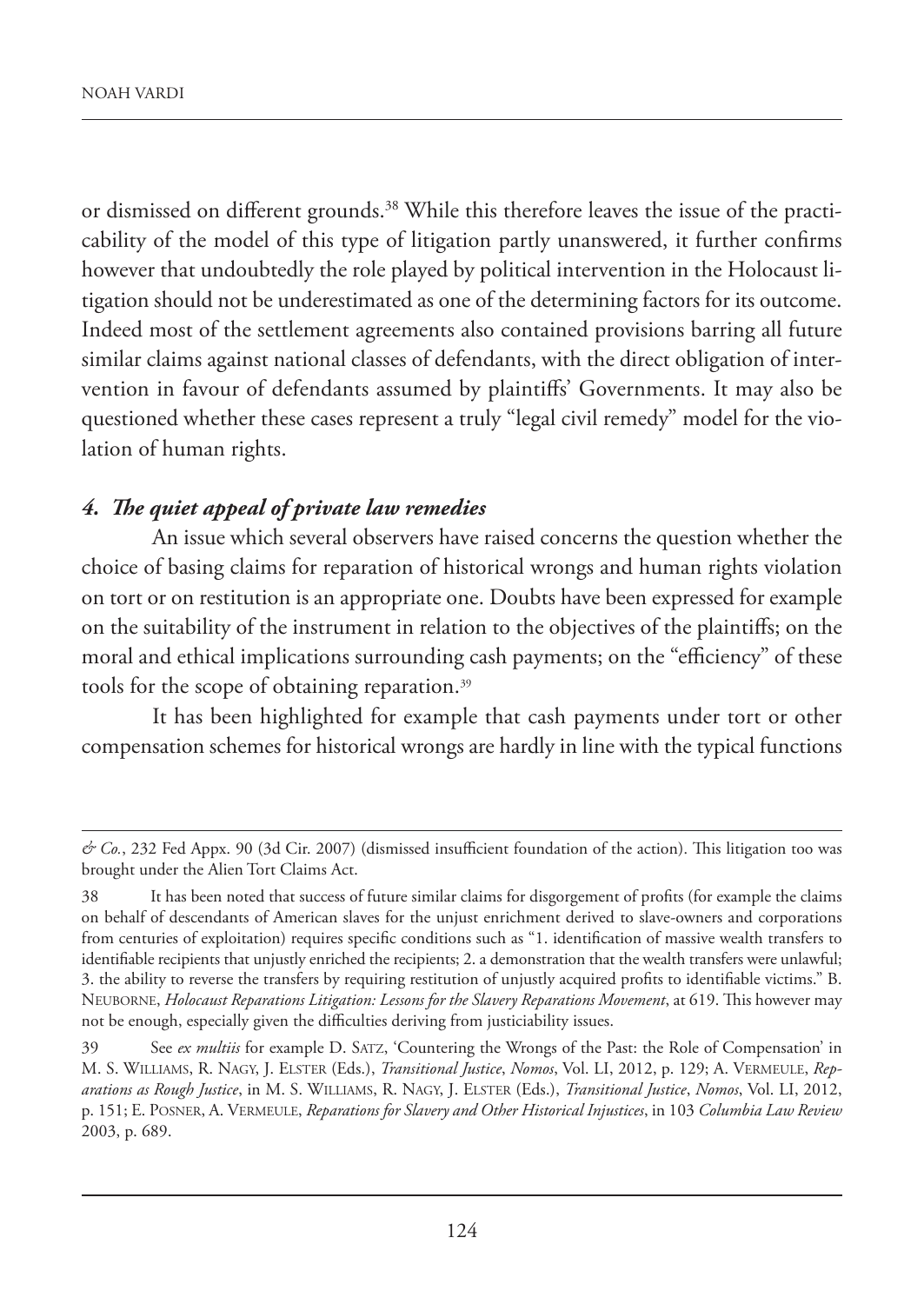of disincentive, redistribution and sanction of tort law; that they are problematic from the welfarist approach of compensation; that there is an incommensurability between the monetary liquidation and the entity of the wrongs suffered as a result of the injustice; that there is a mismatch between the perpetrators of the wrongs and the defendants (often representatives of the former, sometimes even third parties) and between the plaintiffs and the injured parties.

As attempts to achieve what has been defined as "rough justice," these schemes of compensation would find a justification as second-best, only insofar as they are better than no justice at all;<sup>40</sup> a critique that could be extended *mutatis mutandis* to other instances of compensation under tort law.

Strictly speaking, from the point of view of the plaintiffs and the *quantum* that is recoverable, actions based on tort could probably lead to better results as far as compensation is concerned when compared to actions based on unjust enrichment (restitution aims at disgorging a profit, compensation also covers damages arising from an injury). However reference to the "unjustified" profit is germane to the type of litigation at issue: claims for the reparation of historical wrongs (the Holocaust litigation but also the American-slavery litigation) are characterized by a strong "moral" (and political) component, in which on the one hand the concrete difficulties posed by issues of limitation, indirect liability and justiciability, make a case in contract or tort quite problematic; but on the other hand, the urge to "seek justice for wrongs" (also felt by the public opinion who is no less an actor in this litigation than politics), suggests basing claims on the more or less commonly accepted notion of a restitutionary action.

The legal device of restitution is by definition and historically "residual." It is also relatively broad (whether or not it was born as a single specific action or whether it later developed into a general remedy) and thus particularly appropriate for claims that cannot be classified according to definite legal parameters.

Under this perspective, a claim in tort or in contract has sharper boundaries, and the legal problems which arise with the notion of repairing historical injustices (a significant portion of so-called human rights litigation deals with historical wrongs) can

<sup>40</sup> A. VERMUELE, *Reparations as Rough Justice*, at 151-152.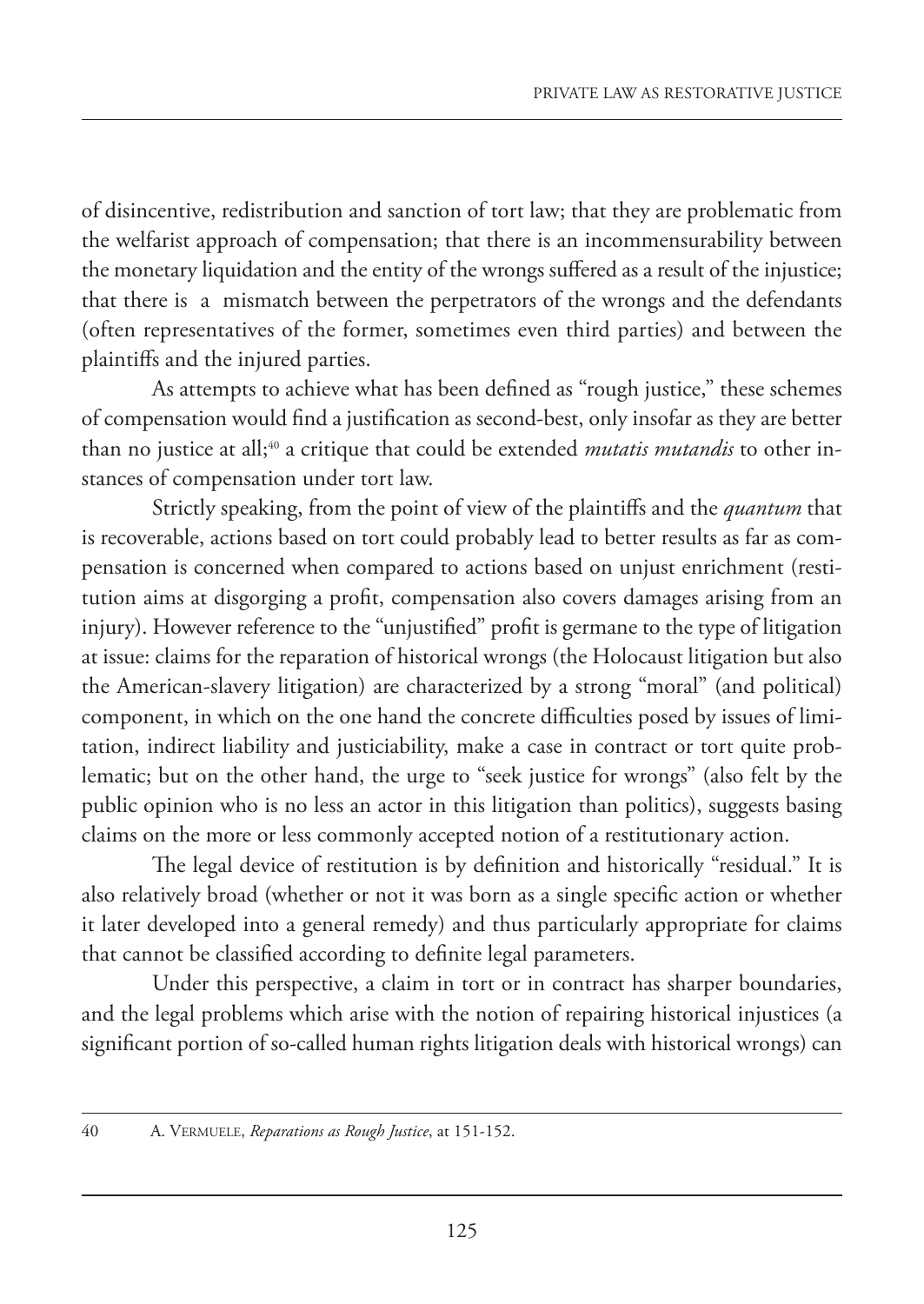be circumnavigated by recurring to the general notion of restitution of what was unjustly gained. The inherently moral dimension of this type of remedy seems appropriate for "punishing of recognized wrongdoings."

Furthermore the use of unjust enrichment in modern claims against corporations may find its justification in the looser (or more flexible) boundaries offered by restitution as compared to claims for compensation in contract or tort, especially since the claims based on aiding and abetting do not necessarily imply the commission of an (intentional) injury – one of the elements of tort –, it being sufficient that the defendant has somehow benefited from the enrichment derived to it to the detriment of the plaintiff. Restitution thus allows a wider range of instances to be accommodated within the framework of the claims.

The relatively residual and comparatively new (in the US legal system) entry of the institute of restitution within the array of tools that claimants can dispose of has also another competitive advantage over the use of contract and tort: there has been minor doctrinal (and jurisprudential) elaboration around the notion and its use.<sup>41</sup>

However, these relative advantages in framing a claim in restitution suffer from the inherent element of vagueness and the difficulty in determining the exact *quantum* of the disgorgement, especially in view of the fact that more often than not human rights litigation involve class actions (with numerous plaintiffs whose "detriment" may not always be easily and uniformly classified); refer to facts that are distant in time (thus posing issues of justiciability in relation to direct standing of plaintiffs but also liability of current shareholders for facts alleged to behaviour of longstanding corporations,<sup>42</sup> and issues of limitation); and finally suffer the danger that if restitution is the "last action" available, defendants can somewhat more easily make the argument that there is a need for a moral reparation (preferably out of court) and not for a judgment (with

<sup>41</sup> See E. SHERWIN, *Reparations and Unjust Enrichment*, at 1448.

<sup>42</sup> In case of successful unjust enrichment claims against corporations, shareholders would be the ones to sustain the financial burden of the award, even though it may be both logically and procedurally difficult to demonstrate that current shareholders have "unjustly" benefited or profited from a historical wrong. (See E. A. POSNER, A. VERMEULE, *Reparations for slavery and other historical injustices*, at 704-705; E. SHERWIN, *Reparations and Unjust Enrichment*, at 1453.